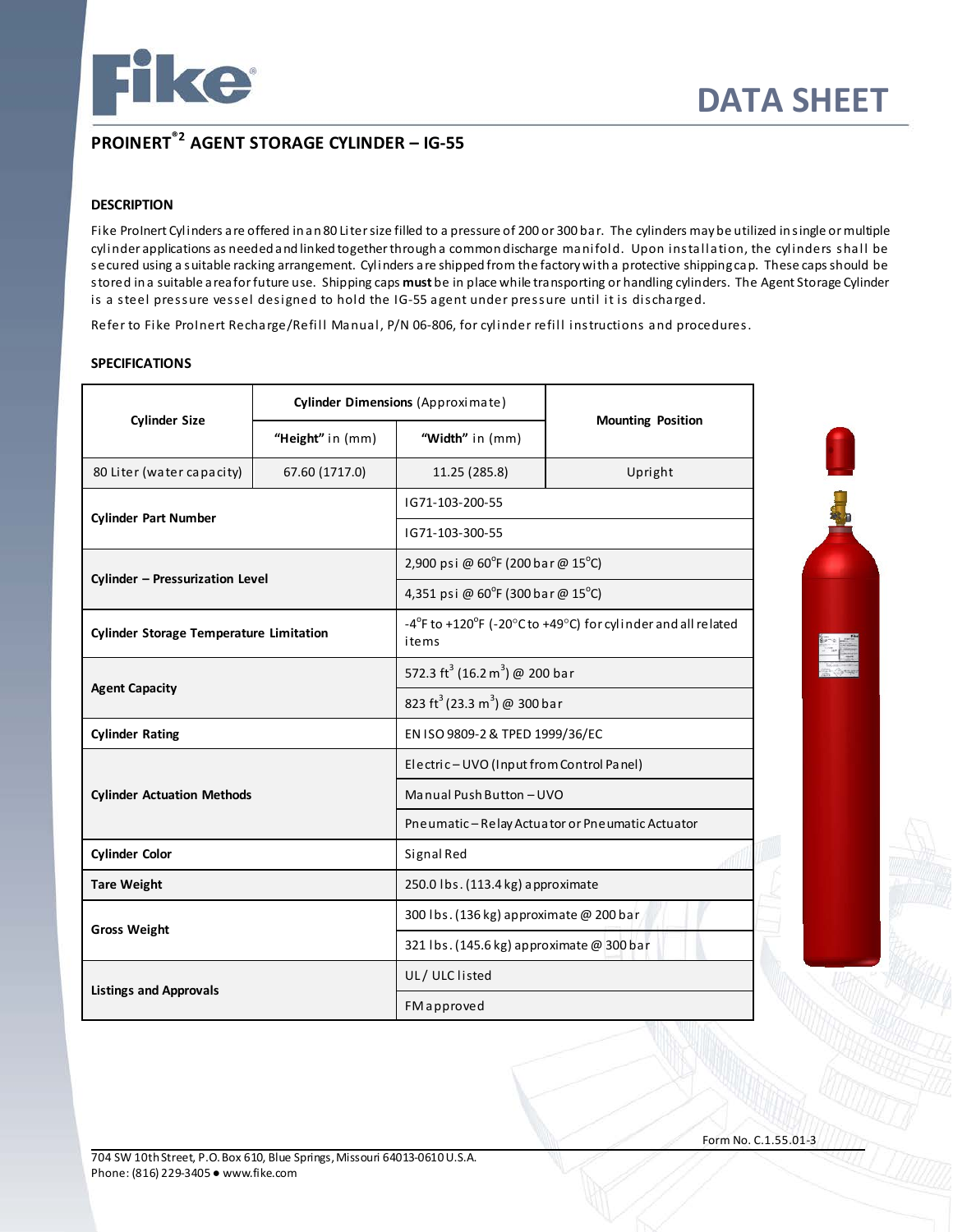Each cylinder is fitted with a ProInert Discharge Valve Assembly. The Fike ProInert Valve Assembly is a pressure-controlled outlet valve designed to provide an outlet pressure of 645 psi (44.5 bar) and a free flow area of 12mm in diameter. Each valve is equipped with a safety relief disc that will rupture if the cylinder pressure exceeds the rating of the rupture disc. The rupture disc is set to relieve at below the test pressure of the cylinder.

Each primary cylinder(s) valve is equipped with a combined pressure gauge and switch. Secondary cylinder(s) valve is equipped with a pressure gauge only, providing visual pressure monitoring, as well as continuous cylinder pressure monitoring at the control panel. An option, secondary cylinder(s) valve can also be equipped with a combined pressure gauge and switch.

**NOTE:** The Fike system does NOT require a pressure reducing orifice plate.



#### **CYLINDER W/ DISCHARGE OUTLET VALVE**

**WARNING:** Shipping Cap must be in place when moving, weighing or transporting a filled or empty cylinder. Failure to do so may result in death, injury and/or property damage.

The valve assembly is available in a 200 bar model and a 300 bar model. The valve has a forged brass body. All threads comply with ANSI B2.1, ISO 7-1 & ISO 228-1. The valve meets the requirements of Fike's UL & FM approved.

### **ITEMS SUPPLIED WITH CYLINDER**

| PROINERT 80L CYLINDER ASSEMBLY (P/N IG71-103-XXX-XXX)<br>NOTE: The following items are furnished with each Cylinder Assembly |                    |                                     |  |
|------------------------------------------------------------------------------------------------------------------------------|--------------------|-------------------------------------|--|
| Item No.                                                                                                                     | <b>Part Number</b> | <b>Description</b>                  |  |
| 1                                                                                                                            | 02-10631           | Cylinder, 80Lw/Agent                |  |
| $\overline{2}$                                                                                                               | 02-13723           | Cylinder I.D. Label for 200 bar     |  |
|                                                                                                                              | 02-13724           | Cylinder I.D. Label for 300 bar     |  |
| 3                                                                                                                            | IG71-001-1         | ProInert Valve Assembly for 300 bar |  |
|                                                                                                                              | IG71-001-2         | ProInert Valve Assembly for 200 bar |  |
| 4                                                                                                                            | 02-4829            | Safety/Shipping Cap                 |  |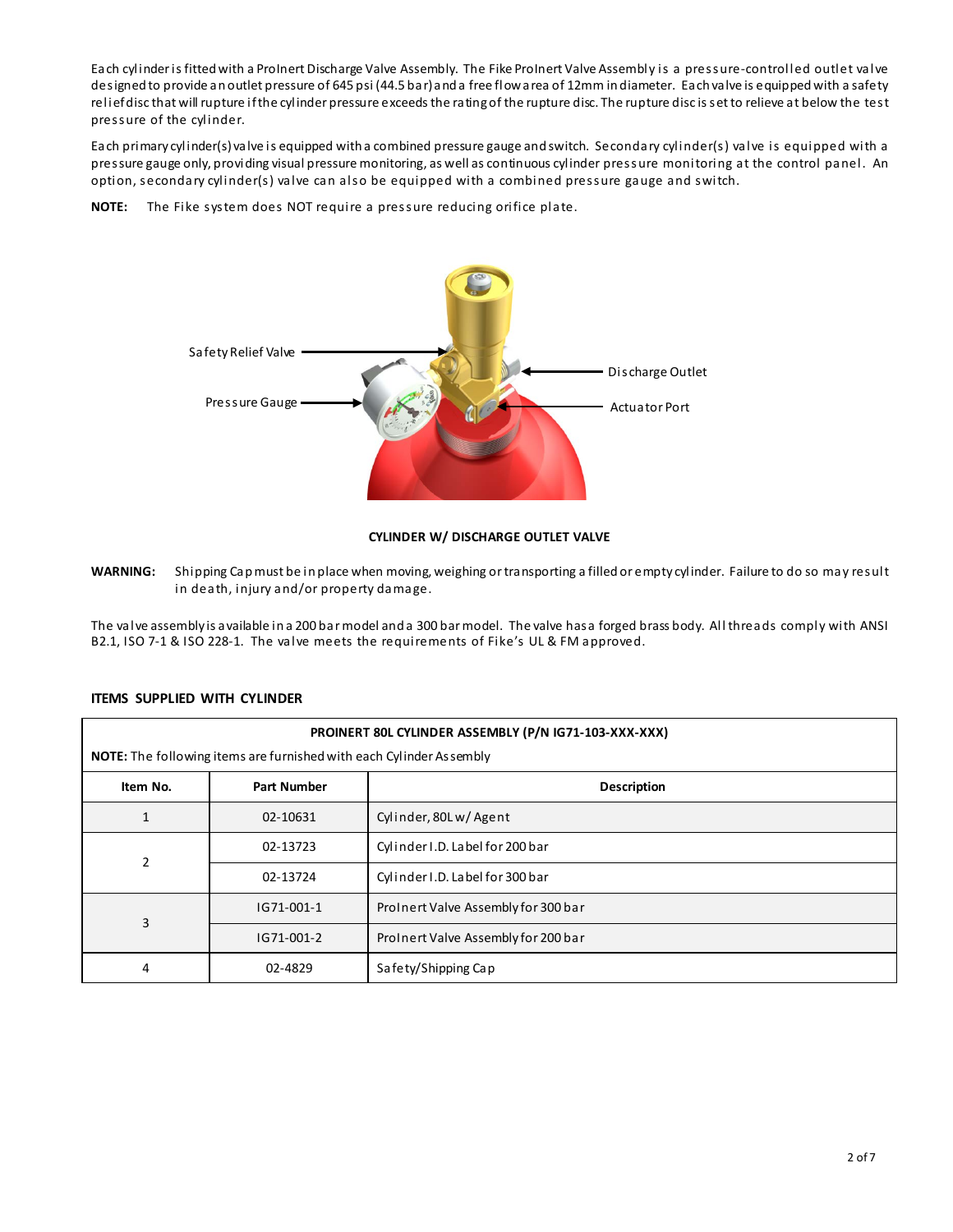#### **NOTES:**

1) Fike nameplate provides the information that is specific to each cylinder: Assembly number of the cylinder, year manufactured, fill date, Weight information: tare, gross and agent and Installation, operation and safety information.

All cylinders filled either by the factory or by an Approved Initial Fill Station are provided with a nameplate bearing the approval agency markings.

2) All cylinders do not have siphon tubes and can be mounted the vertical or horizontal position.

#### **ORDERING FORMAT FOR CYLINDER ASSEMBLY**

When placing an order for a Cylinder Assembly, you MUST specify the following in addition to the basic part number.

IG71 – 103 – XXX – 55 Pressure Agent

> For a 80L Cylinder @ 200 bar and IG-55 Agent p/n is IG71-103-200-55

> For a 80L Cylinder @ 300 bar and IG-55 Agent p/n is IG71-103-300-55



#### **ITEMS SUPPLIED WITH COMPLETER KITS FOR USE WITH "NPT" THREADS** (Completer Kits must be ordered separately)

The completer kit provides the means of actuation, manifold connection and pressure monitoring for the cylinder, one required on each cylinder. There are 2 methods of operation available – Electric / Manual and Pneumatic for both 200 and 300 bar cylinders.

There are 8 options available: 4 for 200 bar systems and 4 for 300 bar systems

|  | Option 1 – Completer Kit for Primary Cylinder w/ Electric – Manual Operation |  |
|--|------------------------------------------------------------------------------|--|
|  |                                                                              |  |

| COMPLETER KIT - IG-55 & 200 bar PRIMARY ELECTRIC (P/N IG71-236-200-55-PE)<br>COMPLETER KIT - IG-55 & 300 bar PRIMARY ELECTRIC (P/N IG71-236-300-55-PE)<br>NOTE: The following items are furnished with Completer Kit |                      |                                               |  |
|----------------------------------------------------------------------------------------------------------------------------------------------------------------------------------------------------------------------|----------------------|-----------------------------------------------|--|
| <b>Item Number</b>                                                                                                                                                                                                   | <b>Part Number</b>   | <b>Description</b>                            |  |
|                                                                                                                                                                                                                      |                      |                                               |  |
| $\mathbf{1}$                                                                                                                                                                                                         | 02-13131             | Pressure Gauge w/ Switch Assembly for 200 bar |  |
|                                                                                                                                                                                                                      | 02-13508 or 02-14066 | Pressure Gauge w/ Switch Assembly for 300 bar |  |
| $\overline{2}$                                                                                                                                                                                                       | IG71-123             | Discharge Hose Assembly                       |  |
| 3                                                                                                                                                                                                                    | 02-13571             | Universal Valve Operator (UVO)                |  |
| 4                                                                                                                                                                                                                    | 70-312               | Reset Tool                                    |  |
| 5                                                                                                                                                                                                                    | 02-13280             | Din Connector                                 |  |
| 6                                                                                                                                                                                                                    | 02-13713             | <b>Actuation Hose</b>                         |  |
| 7                                                                                                                                                                                                                    | IG71-0166            | Plug Removal Tool                             |  |
| 8                                                                                                                                                                                                                    | 02-2213              | SecurityTie                                   |  |
| 9                                                                                                                                                                                                                    | 02-14802             | Lubricant (Molykote 111)                      |  |
| 10                                                                                                                                                                                                                   | 02-14627             | Universal Valve Operator Supervisor (UVOS)    |  |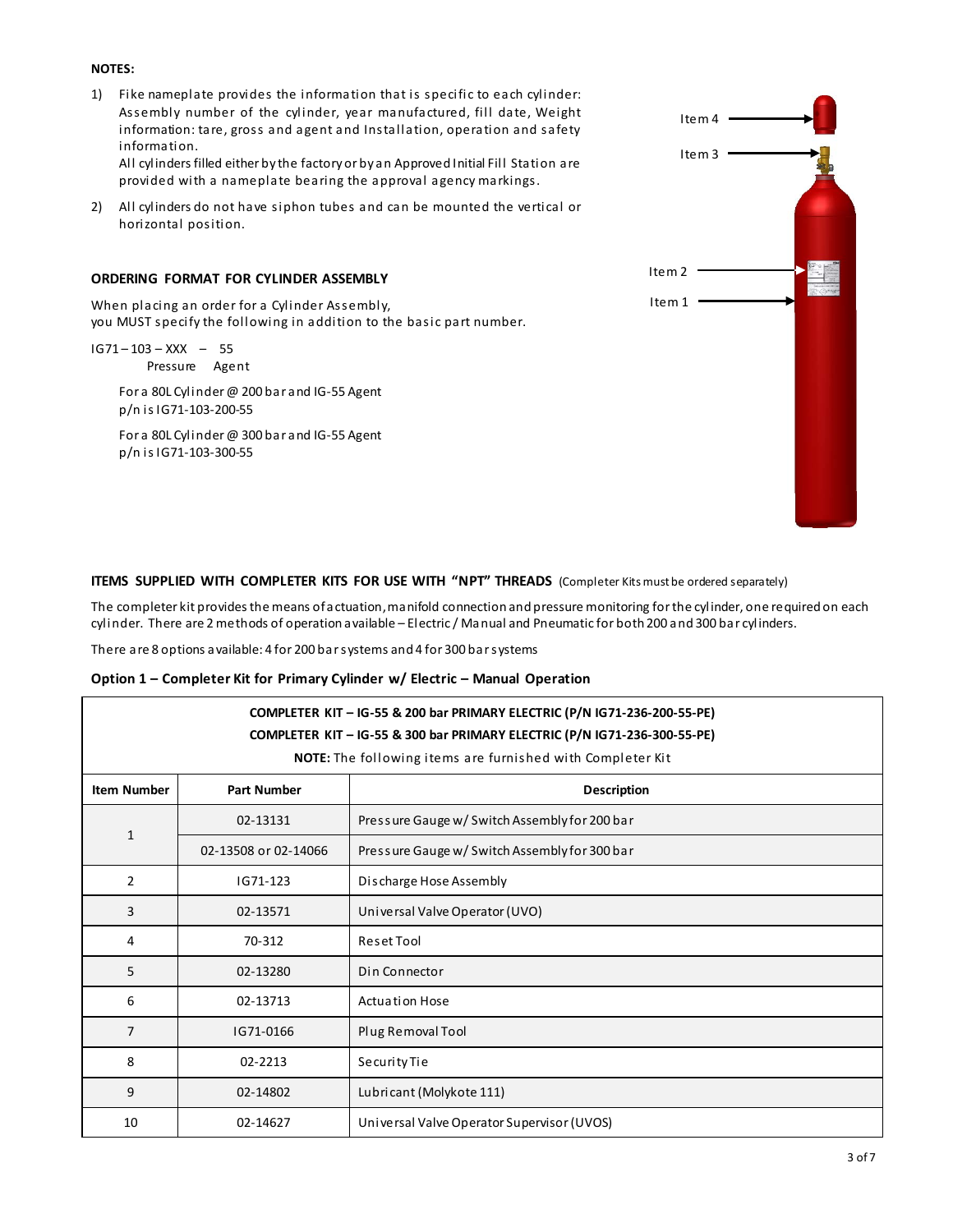# **Option 2 – Completer Kit for Primary Cylinder w/ Pneumatic Operation**

| COMPLETER KIT - IG-55 & 200 bar PRIMARY PNEUMATIC (P/N IG71-236-200-55-PP)<br>COMPLETER KIT - IG-55 & 300 bar PRIMARY PNEUMATIC (P/N IG71-236-300-55-PP)<br>NOTE: The following items are furnished with Completer Kit |                                          |                                               |  |
|------------------------------------------------------------------------------------------------------------------------------------------------------------------------------------------------------------------------|------------------------------------------|-----------------------------------------------|--|
| <b>Item Number</b>                                                                                                                                                                                                     | <b>Part Number</b><br><b>Description</b> |                                               |  |
|                                                                                                                                                                                                                        | 02-13131                                 | Pressure Gauge w/ Switch Assembly for 200 bar |  |
| $\mathbf{1}$                                                                                                                                                                                                           | 02-13508 or 02-14066                     | Pressure Gauge w/ Switch Assembly for 300 bar |  |
| 2                                                                                                                                                                                                                      | IG71-220                                 | Relay Actuator Assembly w/ Actuation Hose     |  |
| 3                                                                                                                                                                                                                      | IG71-123                                 | Discharge Hose Assembly                       |  |
| 4                                                                                                                                                                                                                      | IG71-0166                                | Plug Removal Tool                             |  |
| 5                                                                                                                                                                                                                      | 02-14802                                 | Lubricant (Molykote 111)                      |  |

## **Option 3 – Completer Kit for Secondary Cylinder(s) w/ Pneumatic Operation**

| COMPLETER KIT - IG-55 & 200 bar SECONDARY PNEUMATIC (P/N IG71-236-200-55-SP)<br>COMPLETER KIT - IG-55 & 300 bar SECONDARY PNEUMATIC (P/N IG71-236-300-55-SP)<br><b>NOTE:</b> The following items are furnished with Completer Kit |                    |                                               |  |
|-----------------------------------------------------------------------------------------------------------------------------------------------------------------------------------------------------------------------------------|--------------------|-----------------------------------------------|--|
| <b>Item Number</b>                                                                                                                                                                                                                | <b>Part Number</b> | <b>Description</b>                            |  |
|                                                                                                                                                                                                                                   | 02-13441           | Pressure Gauge for 200 bar                    |  |
| 1                                                                                                                                                                                                                                 | 02-13541           | Pressure Gauge for 300 bar                    |  |
| $\overline{2}$                                                                                                                                                                                                                    | IG71-104           | Pneumatic Actuator Assembly w/ Actuation Hose |  |
| 3                                                                                                                                                                                                                                 | IG71-123           | Discharge Hose Assembly                       |  |
| 4                                                                                                                                                                                                                                 | 02-14802           | Lubricant (Molykote 111)                      |  |

## **Option 4 – Completer Kit for Secondary Cylinder(s) w/ Pneumatic Operation (Pressure Gauge w/ Low Pressure Switch Option)**

| COMPLETER KIT - IG-55 & 200 bar SECONDARY PNEUMATIC (P/N IG71-236-200-55-SPL)<br>COMPLETER KIT - IG-55 & 300 bar SECONDARY PNEUMATIC (P/N IG71-236-300-55-SPL)<br><b>NOTE:</b> The following items are furnished with Completer Kit |                      |                                               |  |
|-------------------------------------------------------------------------------------------------------------------------------------------------------------------------------------------------------------------------------------|----------------------|-----------------------------------------------|--|
| <b>Item Number</b>                                                                                                                                                                                                                  | <b>Part Number</b>   | <b>Description</b>                            |  |
| $\mathbf{1}$                                                                                                                                                                                                                        | 02-13131             | Pressure Gauge w/ Switch Assembly for 200 bar |  |
|                                                                                                                                                                                                                                     | 02-13508 or 02-14066 | Pressure Gauge w/ Switch Assembly for 300 bar |  |
|                                                                                                                                                                                                                                     | IG71-104             | Pneumatic Actuator Assembly w/ Actuation Hose |  |
| 3                                                                                                                                                                                                                                   | IG71-123             | Discharge Hose Assembly                       |  |
| 4                                                                                                                                                                                                                                   | 02-14802             | Lubricant (Molykote 111)                      |  |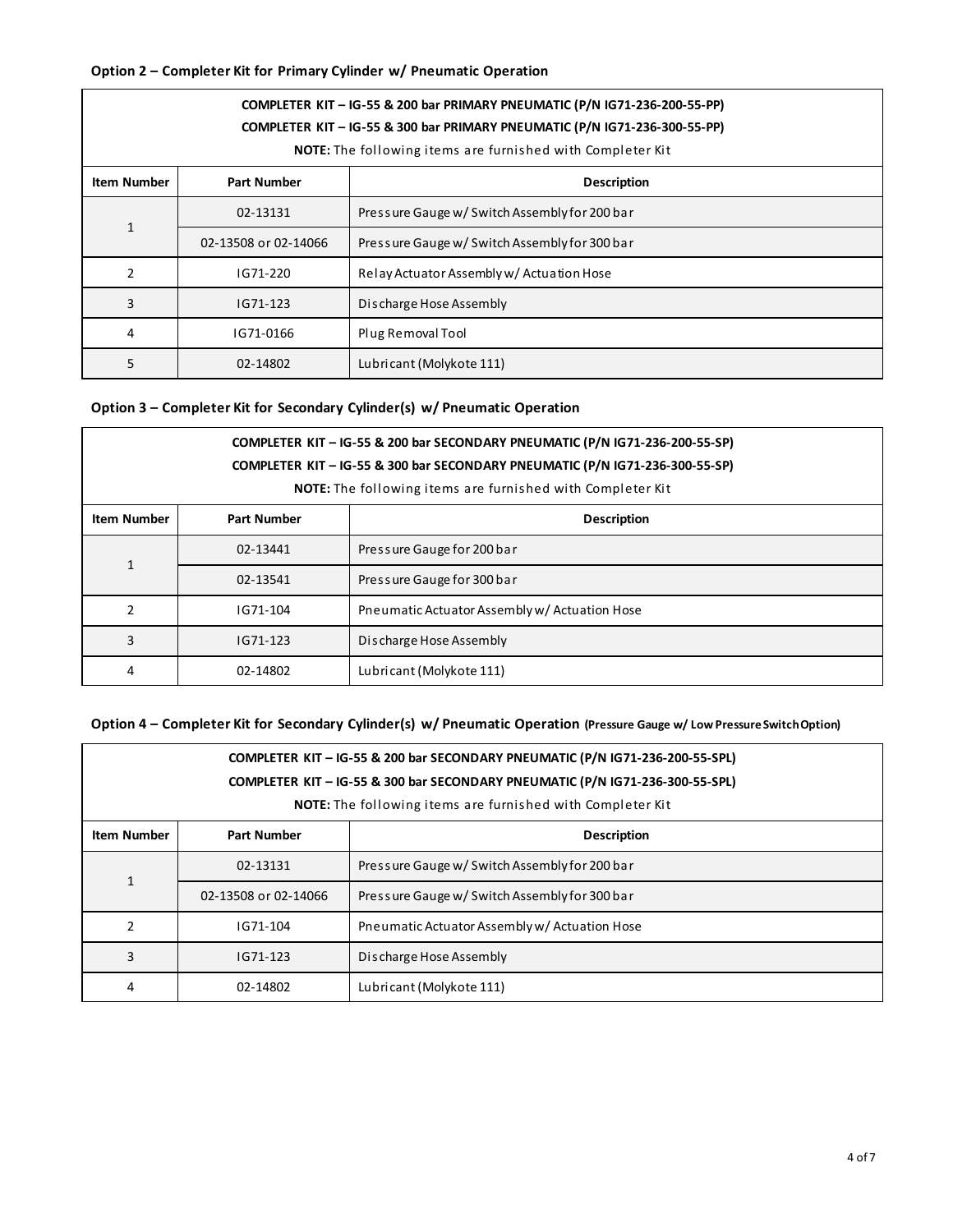# **ITEMS SUPPLIED WITH COMPLETER KITS FOR USE WITH "BSP" THREADS** (Completer Kits must be ordered separately)

The completer kit provides the means of actuation, manifold connection and pressure monitoring for the cylinder, one required on each cylinder. There are 2 methods of operation available – Electric / Manual and Pneumatic for both 200 and 300 bar cylinders.

There are 8 options available: 4 for 200 bar systems and 4 for 300 bar systems

| Option 1 – Completer Kit for Primary Cylinder w/ Electric – Manual Operation |  |  |
|------------------------------------------------------------------------------|--|--|
|                                                                              |  |  |

|                    | COMPLETER KIT - IG-55 & 200 bar PRIMARY ELECTRIC (P/N IG71-112-200-55-PE)<br>COMPLETER KIT - IG-55 & 300 bar PRIMARY ELECTRIC (P/N IG71-112-300-55-PE) |                                                            |  |  |
|--------------------|--------------------------------------------------------------------------------------------------------------------------------------------------------|------------------------------------------------------------|--|--|
|                    |                                                                                                                                                        | NOTE: The following items are furnished with Completer Kit |  |  |
| <b>Item Number</b> | <b>Part Number</b>                                                                                                                                     | <b>Description</b>                                         |  |  |
|                    | 02-13131                                                                                                                                               | Pressure Gauge w/ Switch Assembly for 200 bar              |  |  |
| $\mathbf{1}$       | 02-13508 or 02-14066                                                                                                                                   | Pressure Gauge w/ Switch Assembly for 300 bar              |  |  |
| $\overline{2}$     | IG71-003                                                                                                                                               | Discharge Hose Assembly                                    |  |  |
| 3                  | 02-13571                                                                                                                                               | Universal Valve Operator (UVO)                             |  |  |
| 4                  | 70-312                                                                                                                                                 | Reset Tool                                                 |  |  |
| 5                  | 02-13280                                                                                                                                               | Din Connector                                              |  |  |
| 6                  | 02-13713                                                                                                                                               | Actuation Hose                                             |  |  |
| 7                  | IG71-0166                                                                                                                                              | Plug Removal Tool                                          |  |  |
| 8                  | 02-2213                                                                                                                                                | SecurityTie                                                |  |  |
| 9                  | 02-14802                                                                                                                                               | Lubricant (Molykote 111)                                   |  |  |
| 10                 | 02-14627                                                                                                                                               | Universal Valve Operator Supervisor (UVOS)                 |  |  |

## **Option 2 – Completer Kit for Primary Cylinder w/ Pneumatic Operation**

| COMPLETER KIT - IG-55 & 200 bar PRIMARY PNEUMATIC (P/N IG71-112-200-55-PP)<br>COMPLETER KIT - IG-55 & 300 bar PRIMARY PNEUMATIC (P/N IG71-112-300-55-PP)<br><b>NOTE:</b> The following items are furnished with Completer Kit |                                          |                                               |  |
|-------------------------------------------------------------------------------------------------------------------------------------------------------------------------------------------------------------------------------|------------------------------------------|-----------------------------------------------|--|
| <b>Item Number</b>                                                                                                                                                                                                            | <b>Part Number</b><br><b>Description</b> |                                               |  |
|                                                                                                                                                                                                                               | 02-13131                                 | Pressure Gauge w/ Switch Assembly for 200 bar |  |
| $\mathbf{1}$                                                                                                                                                                                                                  | 02-13508 or 02-14066                     | Pressure Gauge w/ Switch Assembly for 300 bar |  |
| 2                                                                                                                                                                                                                             | IG71-220                                 | Relay Actuator Assembly w/ Actuation Hose     |  |
| 3                                                                                                                                                                                                                             | IG71-003                                 | Discharge Hose Assembly                       |  |
| 4                                                                                                                                                                                                                             | IG71-0166                                | Plug Removal Tool                             |  |
| 5                                                                                                                                                                                                                             | 02-14802                                 | Lubricant (Molykote 111)                      |  |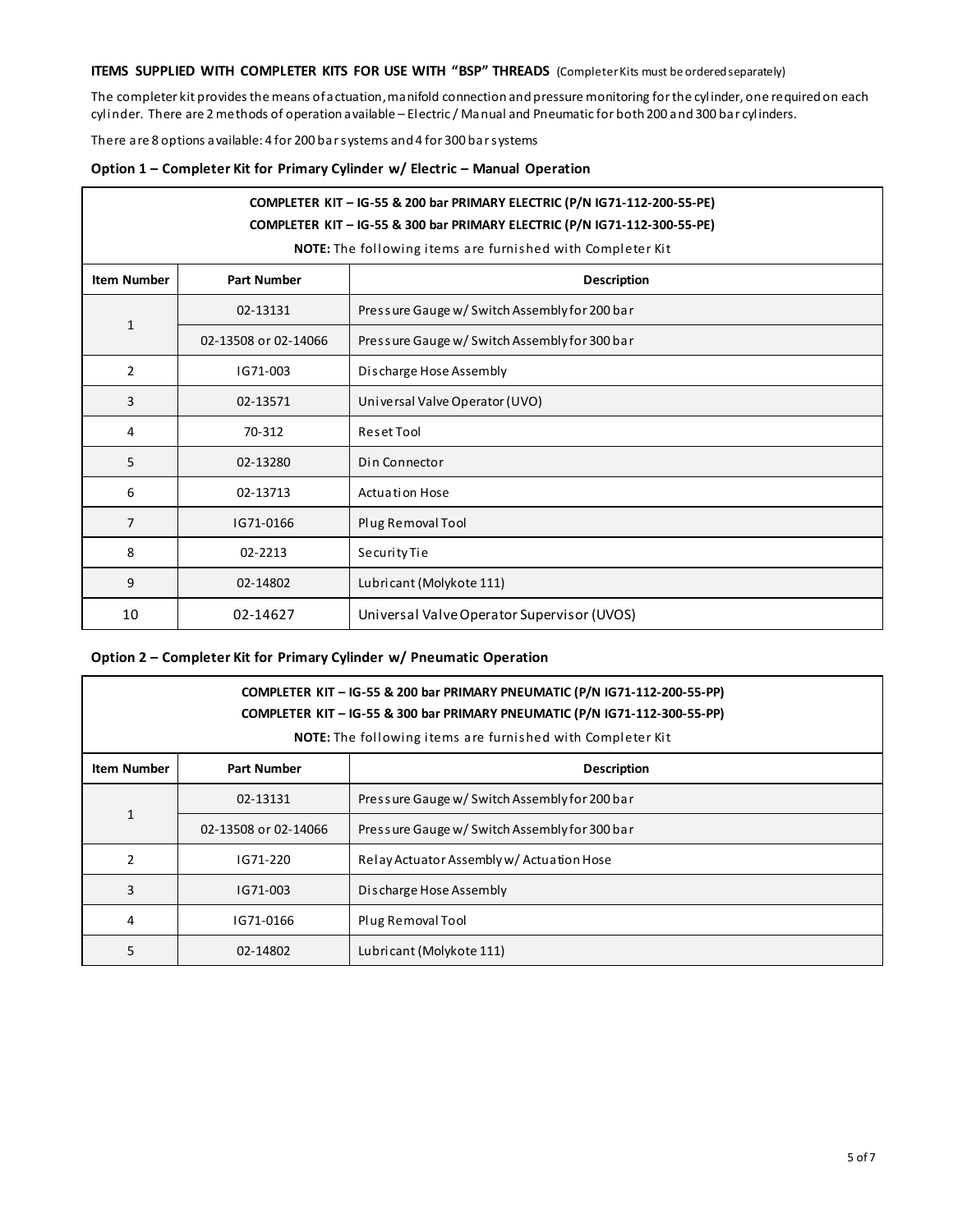# **Option 3 – Completer Kit for Secondary Cylinder(s) w/ Pneumatic Operation**

| COMPLETER KIT - IG-55 & 200 bar SECONDARY PNEUMATIC (P/N IG71-112-200-55-SP)<br>COMPLETER KIT - IG-55 & 300 bar SECONDARY PNEUMATIC (P/N IG71-112-300-55-SP)<br><b>NOTE:</b> The following items are furnished with Completer Kit |                    |                                               |  |
|-----------------------------------------------------------------------------------------------------------------------------------------------------------------------------------------------------------------------------------|--------------------|-----------------------------------------------|--|
| Item Number                                                                                                                                                                                                                       | <b>Part Number</b> | <b>Description</b>                            |  |
|                                                                                                                                                                                                                                   | 02-13441           | Pressure Gauge for 200 bar                    |  |
| $\mathbf{1}$                                                                                                                                                                                                                      | 02-13541           | Pressure Gauge for 300 bar                    |  |
| $\overline{2}$                                                                                                                                                                                                                    | IG71-104           | Pneumatic Actuator Assembly w/ Actuation Hose |  |
| 3                                                                                                                                                                                                                                 | IG71-003           | Discharge Hose Assembly                       |  |
| 4                                                                                                                                                                                                                                 | 02-14802           | Lubricant (Molykote 111)                      |  |

# **Option 4 – Completer Kit for Secondary Cylinder(s) w/ Pneumatic Operation (Pressure Gauge w/ Low Pressure Switch Option)**

| COMPLETER KIT - IG-55 & 200 bar SECONDARY PNEUMATIC (P/N IG71-112-200-55-SPL)<br>COMPLETER KIT - IG-55 & 300 bar SECONDARY PNEUMATIC (P/N IG71-112-300-55-SPL)<br><b>NOTE:</b> The following items are furnished with Completer Kit |                                          |                                               |  |
|-------------------------------------------------------------------------------------------------------------------------------------------------------------------------------------------------------------------------------------|------------------------------------------|-----------------------------------------------|--|
| <b>Item Number</b>                                                                                                                                                                                                                  | <b>Part Number</b><br><b>Description</b> |                                               |  |
|                                                                                                                                                                                                                                     | 02-13131                                 | Pressure Gauge w/ Switch Assembly for 200 bar |  |
| $\mathbf{1}$                                                                                                                                                                                                                        | 02-13508 or 02-14066                     | Pressure Gauge w/ Switch Assembly for 300 bar |  |
| 2                                                                                                                                                                                                                                   | IG71-104                                 | Pneumatic Actuator Assembly w/ Actuation Hose |  |
| 3                                                                                                                                                                                                                                   | IG71-003                                 | Discharge Hose Assembly                       |  |
| 4                                                                                                                                                                                                                                   | 02-14802                                 | Lubricant (Molykote 111)                      |  |